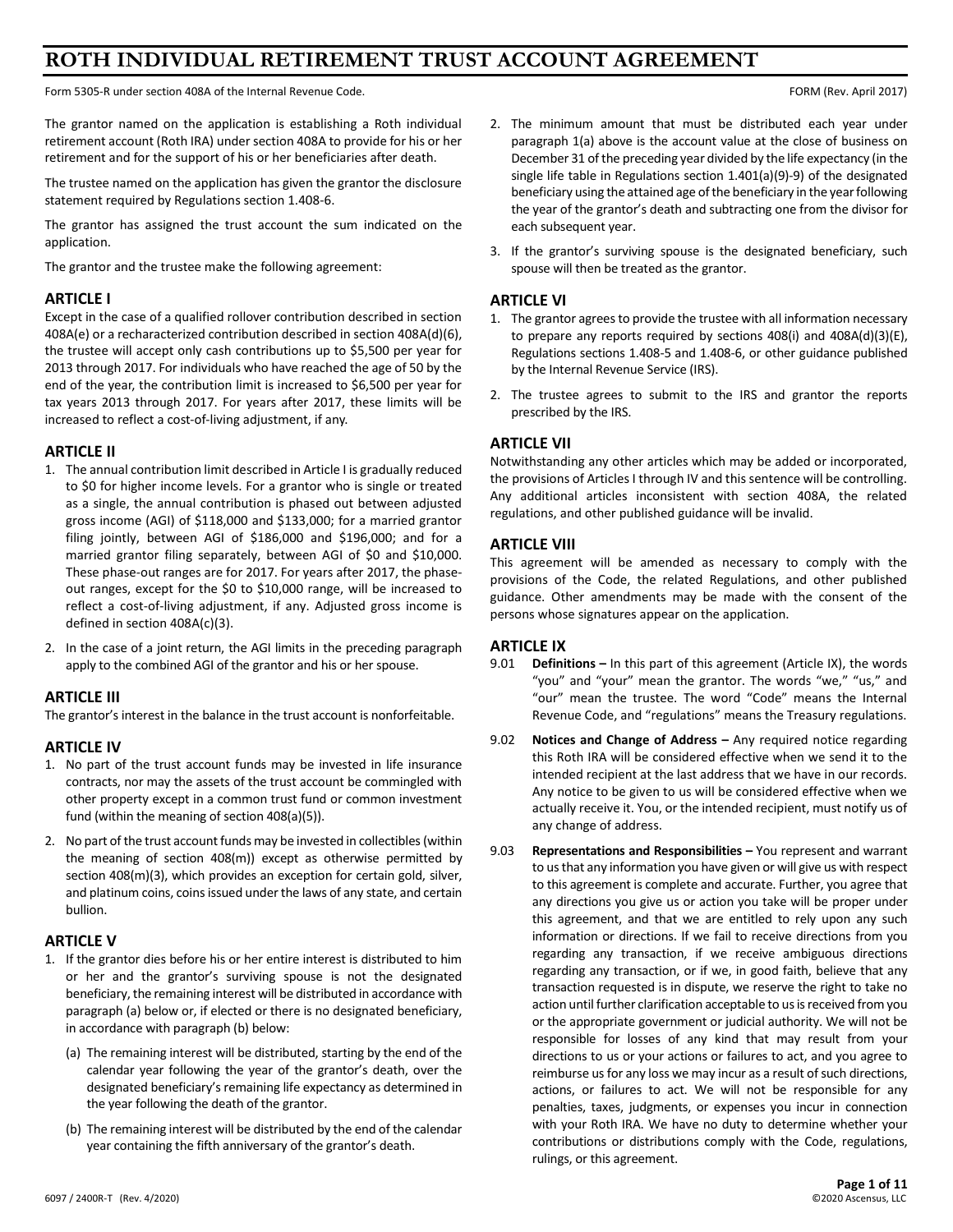We may permit you to appoint, through written notice acceptable to us, an authorized agent to act on your behalf with respect to this agreement (e.g., attorney-in-fact, executor, administrator, investment manager), but we have no duty to determine the validity of such appointment or any instrument appointing such authorized agent. We will not be responsible for losses of any kind that may result from directions, actions, or failures to act by your authorized agent, and you agree to reimburse us for any loss we may incur as a result of such directions, actions, or failures to act by your authorized agent.

You will have 60 days after you receive any documents, statements, or other information from us to notify us in writing of any errors or inaccuracies reflected in these documents, statements, or other information. If you do not notify us within 60 days, the documents, statements, or other information will be deemed correct and accurate, and we will have no further liability or obligation for such documents, statements, other information, or the transactions described therein.

By performing services under this agreement we are acting as your agent. Unless section 9.06(b) of this agreement applies, you acknowledge and agree that nothing in this agreement will be construed as conferring fiduciary status upon us. We will not be required to perform any additional services unless specifically agreed to under the terms and conditions of this agreement, or as required under the Code and the regulations promulgated thereunder with respect to Roth IRAs. You agree to indemnify and hold us harmless for any and all claims, actions, proceedings, damages, judgments, liabilities, costs, and expenses, including attorney's fees arising from or in connection with this agreement.

To the extent written instructions or notices are required under this agreement, we may accept or provide such information in any other form permitted by the Code or applicable regulations including, but not limited to, electronic communication.

- 9.04 **Disclosure of Account Information –** We may use agents and/or subcontractors to assist in administering your Roth IRA. We may release nonpublic personal information regarding your Roth IRA to such providers as necessary to provide the products and services made available under this agreement, and to evaluate our business operations and analyze potential product, service, or process improvements.
- 9.05 **Service Fees –** We have the right to charge an annual service fee or other designated fees (e.g., a transfer, rollover, or termination fee) for maintaining your Roth IRA. In addition, we have the right to be reimbursed for all reasonable expenses, including legal expenses, we incur in connection with the administration of your Roth IRA. We may charge you separately for any fees or expenses, or we may deduct the amount of the fees or expenses from the assets in your Roth IRA at our discretion. We reserve the right to charge any additional fee after giving you 30 days' notice. Fees such as subtransfer agent fees or commissions may be paid to us by third parties for assistance in performing certain transactions with respect to this Roth IRA.

Any brokerage commissions attributable to the assets in your Roth IRA will be charged to your Roth IRA. You cannot reimburse your Roth IRA for those commissions.

#### 9.06 **Investment of Amounts in the Roth IRA –**

a. **Grantor Management of Investment.** Unless the Roth IRA or a portion of the Roth IRA is a managed Roth IRA, you have exclusive responsibility for and control over the investment of the assets of your Roth IRA. All transactions will be subject to any and all restrictions or limitations, direct or indirect, that are imposed by our charter, articles of incorporation, or bylaws; any and all applicable federal and state laws and regulations; the

rules, regulations, customs, and usages of any exchange, market, or clearing house where the transaction is executed; our policies and practices; and this agreement. After your death, your beneficiaries will have the right to direct the investment of your Roth IRA assets, subject to the same conditions that applied to you during your lifetime under this agreement (including, without limitation, section 9.03 of this article). We will have no discretion to direct any investment in your Roth IRA. We assume no responsibility for rendering investment advice with respect to your Roth IRA, nor will we offer any opinion or judgment to you on matters concerning the value or suitability of any investment or proposed investment for your Roth IRA. In the absence of instructions from you, or if your instructions are not in a form acceptable to us, we will have the right to hold any uninvested amounts in cash, and we will have no responsibility to invest uninvested cash unless and until directed by you. We will not exercise the voting rights and other shareholder rights with respect to investments in your Roth IRA unless you provide timely written directions acceptable to us.

You will select the investment for your Roth IRA assets from those investments that we are authorized by our charter, articles of incorporation, or bylaws to offer and do in fact offer for investment in Roth IRAs (e.g., term share accounts, passbook accounts, certificates of deposit, money market accounts). We may, in our sole discretion, make available to you, additional investment offerings, that will be limited to publicly-traded securities, mutual funds, money market instruments, and other investments that are obtainable by us and that we are capable of holding in the ordinary course of our business.

b. **Trustee Management of Investment.** If any portion of this Roth IRA is a managed Roth IRA, as indicated on the application or any other supporting documentation, we will manage the investment of the applicable Roth IRA assets. Accordingly, we can manage, sell, contract to sell, grant, or exercise options to purchase, convey, exchange, transfer, abandon, improve, repair, insure, lease for any term, and otherwise deal with all property, real or personal, in your Roth IRA in such manner, for such prices and on such terms and conditions as we will decide.

We will have the power to do any of the following as we deem necessary or advisable.

- 1. To invest your Roth IRA assets in a single trust fund, and to collect the income without distinction between principal and income
- 2. To invest your Roth IRA assets in a common trust fund or common investment fund within the meaning of Code section 408(a)(5)
- 3. To invest your Roth IRA assets into savings instruments that we offer
- 4. To invest your Roth IRA assets in any other type of investment permitted by law, including, but not limited to, common or preferred stock, open- or closed-end mutual funds, bonds, notes, debentures, options, U.S. Treasury bills, commercial paper, or real estate
- 5. To hold any securities or other property under this agreement in our own name, in the name of a nominee, or in bearer form
- 6. To make, execute, acknowledge, and deliver any and all documents of transfer and conveyance (including documents for the transfer and conveyance of real estate), and any and all instruments that may be necessary or appropriate to carry out our powers
- 7. To employ suitable agents, attorneys, or other persons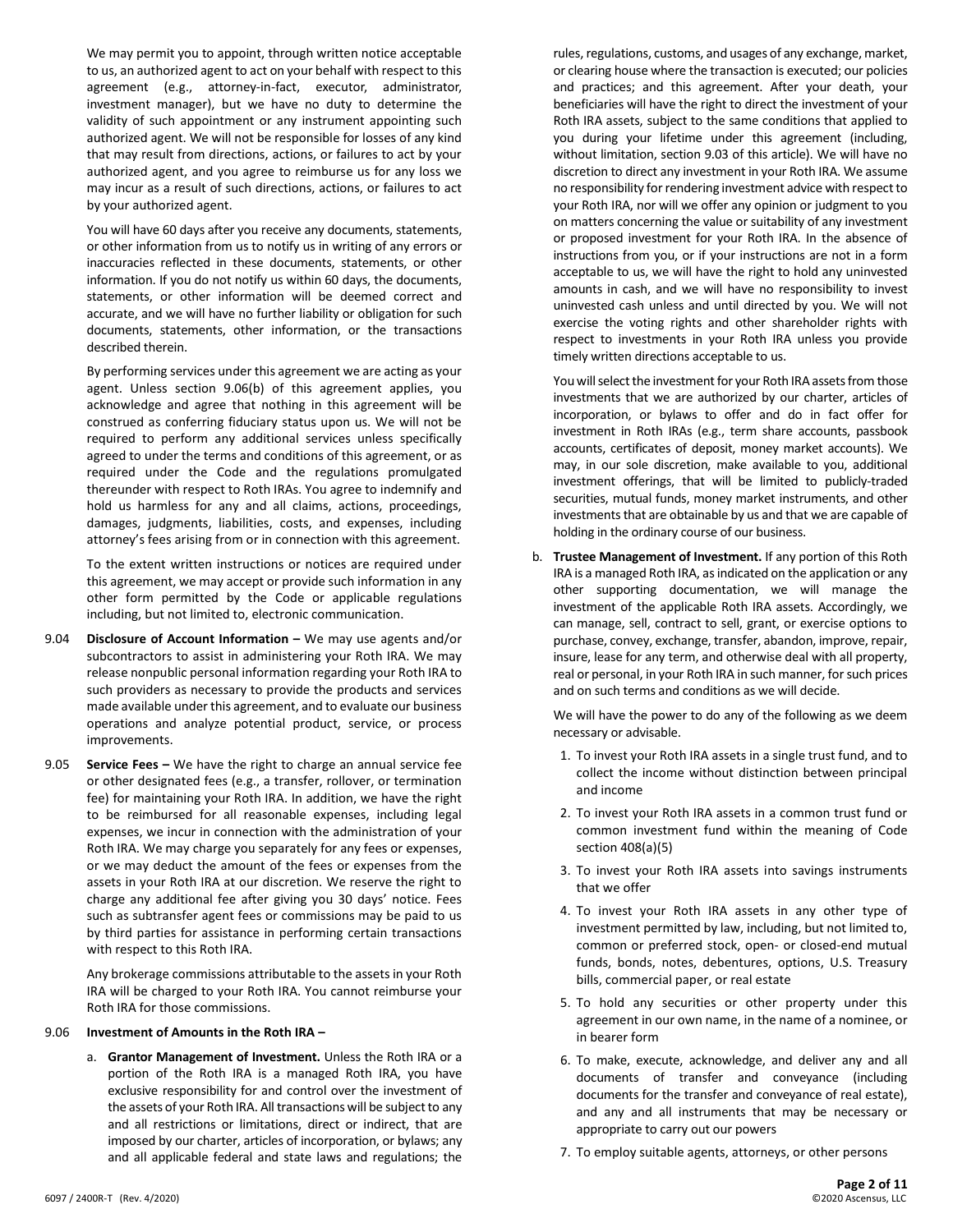- 8. To enter into lawsuits or settle any claims concerning the assets in your Roth IRA, and to be reimbursed for any expenses or damages from you or your Roth IRA assets
- 9. To exercise the voting rights and other shareholder rights with respect to securities in your Roth IRA, provided, however, that we reserve the right to enter into a separate agreement with you governing the exercise of voting and other shareholder rights
- 10. To perform any and all acts that we deem necessary or appropriate for the proper administration of your Roth IRA

All of the foregoing notwithstanding, our powers will be subject to any and all restrictions or limitations, direct or indirect, that are imposed by our charter, articles of incorporation, or bylaws; any and all applicable federal and state laws and regulations; the rules, regulations, customs, and usages of any exchange, market, or clearing house where the transaction is executed; our policies and practices; and this agreement.

9.07 **Beneficiaries –** If you die before you receive all of the amounts in your Roth IRA, payments from your Roth IRA will be made to your beneficiaries. We have no obligation to pay to your beneficiaries until such time we are notified of your death by receiving a valid death certificate.

> You may designate one or more persons or entities as beneficiary of your Roth IRA. This designation can only be made on a form provided by or acceptable to us, and it will only be effective when it is filed with us during your lifetime. Each beneficiary designation you file with us will cancel all previous designations. The consent of your beneficiaries will not be required for you to revoke a beneficiary designation. If you have designated both primary and contingent beneficiaries and no primary beneficiary survives you, the contingent beneficiaries will acquire the designated share of your Roth IRA. If you do not designate a beneficiary or if all of your primary and contingent beneficiaries predecease you, your estate will be the beneficiary.

> If your surviving spouse is the designated beneficiary, your spouse may elect to treat your Roth IRA as his or her own Roth IRA, and would not be subject to the required minimum distribution rules. Your surviving spouse will also be entitled to such additional beneficiary payment options as are granted under the Code or applicable regulations.

> We may allow, if permitted by state law, an original Roth IRA beneficiary (the beneficiary who is entitled to receive distributions from an inherited Roth IRA at the time of your death) to name successor beneficiaries for the inherited Roth IRA. This designation can only be made on a form provided by or acceptable to us, and it will only be effective when it is filed with us during the original Roth IRA beneficiary's lifetime. Each beneficiary designation form that the original Roth IRA beneficiary files with us will cancel all previous designations. The consent of a successor beneficiary will not be required for the original Roth IRA beneficiary to revoke a successor beneficiary designation. If the original Roth IRA beneficiary does not designate a successor beneficiary, his or her estate will be the successor beneficiary. In no event will the successor beneficiary be able to extend the distribution period beyond that required for the original Roth IRA beneficiary.

> If we so choose, for any reason (e.g., due to limitations of our charter or bylaws), we may require that a beneficiary of a deceased Roth IRA owner take total distribution of all Roth IRA assets by December 31 of the year following the year of death.

9.08 **Termination of Agreement, Resignation, or Removal of Trustee –** Either party may terminate this agreement at any time by giving written notice to the other. We can resign as trustee at any time

effective 30 days after we send written notice of our resignation to you. Upon receipt of that notice, you must make arrangements to transfer your Roth IRA to another financial organization. If you do not complete a transfer of your Roth IRA within 30 days from the date we send the notice to you, we have the right to transfer your Roth IRA assets to a successor Roth IRA trustee or custodian that we choose in our sole discretion, or we may pay your Roth IRA to you in a single sum. We will not be liable for any actions or failures to act on the part of any successor trustee or custodian, nor for any tax consequences you may incur that result from the transfer or distribution of your assets pursuant to this section.

If this agreement is terminated, we may charge to your Roth IRA a reasonable amount of money that we believe is necessary to cover any associated costs, including but not limited to one or more of the following.

- Any fees, expenses, or taxes chargeable against your Roth IRA
- Any penalties or surrender charges associated with the early withdrawal of any savings instrument or other investment in your Roth IRA

If we are a nonbank trustee required to comply with Regulations section 1.408-2(e) and we fail to do so or we are not keeping the records, making the returns, or sending the statements as are required by forms or regulations, the IRS may require us to substitute another trustee or custodian.

We may establish a policy requiring distribution of the entire balance of your Roth IRA to you in cash or property if the balance of your Roth IRA drops below the minimum balance required under the applicable investment or policy established.

- 9.09 **Successor Trustee –** If our organization changes its name, reorganizes, merges with another organization (or comes under the control of any federal or state agency), or if our entire organization (or any portion that includes your Roth IRA) is bought by another organization, that organization (or agency) will automatically become the trustee or custodian of your Roth IRA, but only if it is the type of organization authorized to serve as a Roth IRA trustee or custodian.
- 9.10 **Amendments –** We have the right to amend this agreement at any time. Any amendment we make to comply with the Code and related regulations does not require your consent. You will be deemed to have consented to any other amendment unless, within 30 days from the date we send the amendment, you notify us in writing that you do not consent.
- 9.11 **Withdrawals or Transfers –** All requests for withdrawal or transfer will be in writing on a form provided by or acceptable to us. The method of distribution must be specified in writing or in any other method acceptable to us. The tax identification number of the recipient must be provided to us before we are obligated to make a distribution. Withdrawals will be subject to all applicable tax and other laws and regulations, including but not limited to possible early distribution penalty taxes, surrender charges, and withholding requirements.

You are not required to take a distribution from your Roth IRA during your lifetime. At your death, however, your beneficiaries must begin taking distributions in accordance with Article V and section 9.07 of this article. We will make no distributions to you from your Roth IRA until you provide us with a written request for a distribution on a form provided by or acceptable to us.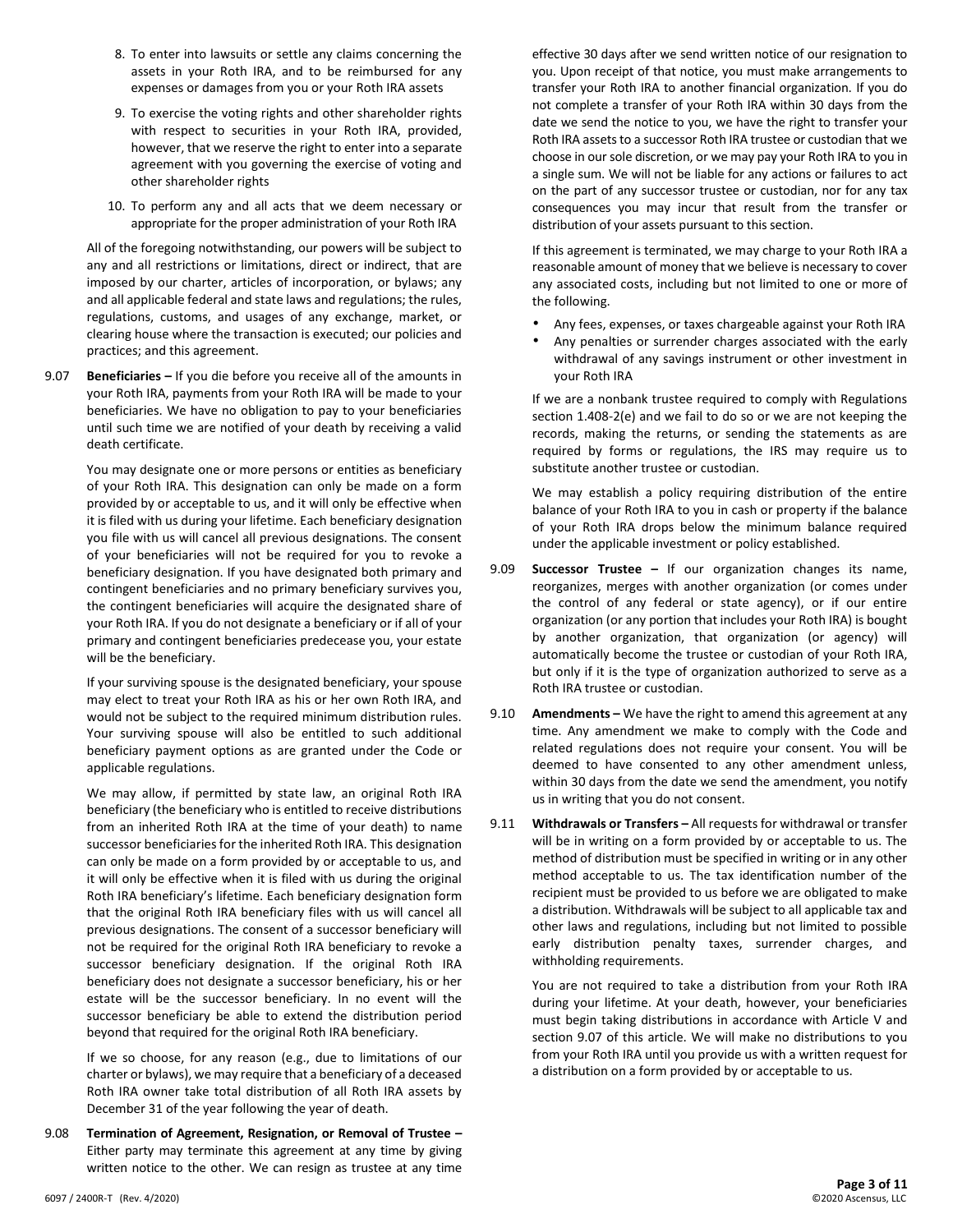- 9.12 **Transfers From Other Plans –** We can receive amounts transferred to this Roth IRA from the trustee or custodian of another Roth IRA as permitted by the Code. In addition, we can accept rollovers of eligible rollover distributions from employer-sponsored retirement plans as permitted by the Code. We reserve the right not to accept any transfer.
- 9.13 **Liquidation of Assets –** We have the right to liquidate assets in your Roth IRA if necessary to make distributions or to pay fees, expenses, taxes, penalties, or surrender charges properly chargeable against your Roth IRA. If you fail to direct us as to which assets to liquidate, we will decide, in our complete and sole discretion, and you agree to not hold us liable for any adverse consequences that result from our decision.
- 9.14 **Restrictions on the Fund –** Neither you nor any beneficiary may sell, transfer, or pledge any interest in your Roth IRA in any manner whatsoever, except as provided by law or this agreement.

The assets in your Roth IRA will not be responsible for the debts, contracts, or torts of any person entitled to distributions under this agreement.

9.15 **What Law Applies –** This agreement is subject to all applicable federal and state laws and regulations. If it is necessary to apply any state law to interpret and administer this agreement, the law of our domicile will govern.

If any part of this agreement is held to be illegal or invalid, the remaining parts will not be affected. Neither your nor our failure to enforce at any time or for any period of time any of the provisions of this agreement will be construed as a waiver of such provisions, or your right or our right thereafter to enforce each and every such provision.

## **GENERAL INSTRUCTIONS**

*Section references are to the Internal Revenue Code unless otherwise noted.*

#### **PURPOSE OF FORM**

Form 5305-R is a model trust account agreement that meets the requirements of section 408A. However, only Articles I through VIII have been reviewed by the IRS. A Roth individual retirement account (Roth IRA) is established after the form is fully executed by both the individual (grantor) and the trustee. This account must be created in the United States for the exclusive benefit of the grantor and his or her beneficiaries.

**Do not** file Form 5305-R with the IRS. Instead, keep it with your records.

Unlike contributions to Traditional individual retirement arrangements, contributions to a Roth IRA are not deductible from the grantor's gross income; and distributions after five years that are made when the grantor is 59½ years of age or older or on account of death, disability, or the purchase of a home by a first-time homebuyer (limited to \$10,000), are not includible in gross income. For more information on Roth IRAs, including the required disclosures the trustee must give the grantor, see Pub. 590-A, *Contributions to Individual Retirement Arrangements (IRAs)*, and Pub. 590-B, *Distributions from Individual Retirement Arrangements (IRAs)*.

#### **DEFINITIONS**

**Trustee –** The trustee must be a bank or savings and loan association, as defined in section 408(n), or any person who has the approval of the IRS to act as trustee.

**Grantor –** The grantor is the person who establishes the trust account.

#### **SPECIFIC INSTRUCTIONS**

**Article I –** The grantor may be subject to a six percent tax on excess contributions if (1) contributions to other individual retirement arrangements of the grantor have been made for the same tax year, (2) the grantor's adjusted gross income exceeds the applicable limits in Article II for the tax year, or (3) the grantor's and spouse's compensation is less than the amount contributed by or on behalf of them for the tax year.

**Article V –** This article describes how distributions will be made from the Roth IRA after the grantor's death. Elections made pursuant to this article should be reviewed periodically to ensure they correspond to the grantor's intent. Under paragraph three of Article V, the grantor's spouse is treated as the owner of the Roth IRA upon the death of the grantor, rather than as the beneficiary. If the spouse is to be treated as the beneficiary and not the owner, an overriding provision should be added to Article IX.

**Article IX –** Article IX and any that follow it may incorporate additional provisions that are agreed to by the grantor and trustee to complete the agreement. They may include, for example, definitions, investment powers, voting rights, exculpatory provisions, amendment and termination, removal of the trustee, trustee's fees, state law requirements, beginning date of distributions, accepting only cash, treatment of excess contributions, prohibited transactions with the grantor, etc. Attach additional pages if necessary.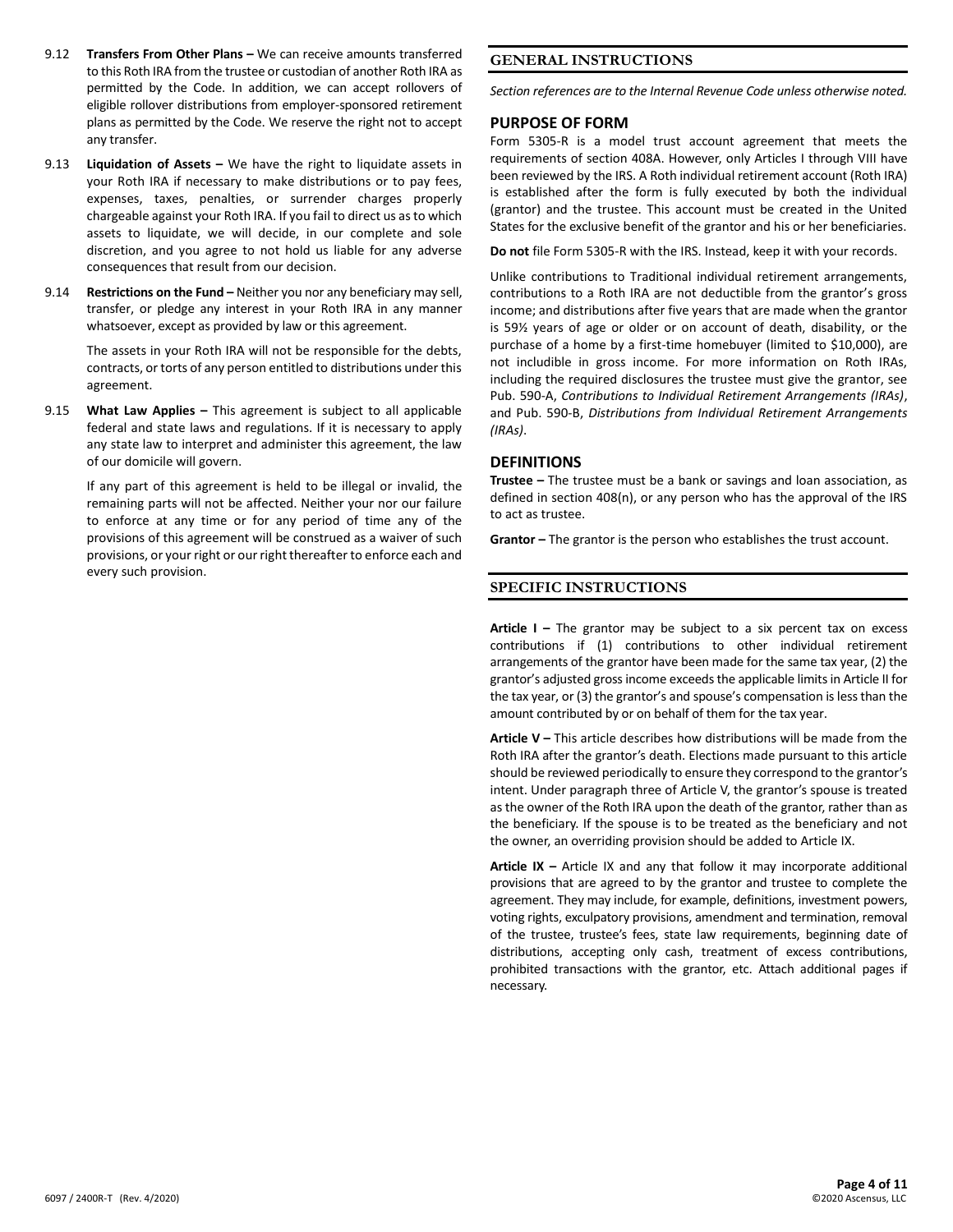# **RIGHT TO REVOKE YOUR ROTH IRA**

You have the right to revoke your Roth IRA within seven days of the receipt of the disclosure statement. If revoked, you are entitled to a full return of the contribution you made to your Roth IRA. The amount returned to you would not include an adjustment for such items as sales commissions, administrative expenses, or fluctuation in market value. You may make this revocation only by mailing or delivering a written notice to the trustee at the address listed on the application.

If you send your notice by first class mail, your revocation will be deemed mailed as of the postmark date.

If you have any questions about the procedure for revoking your Roth IRA, please call the trustee at the telephone number listed on the application.

## **REQUIREMENTS OF A ROTH IRA**

- A. **Cash Contributions –** Your contribution must be in cash, unless it is a rollover or conversion contribution.
- B. **Maximum Contribution –** The total amount you may contribute to a Roth IRA for any taxable year cannot exceed the lesser of 100 percent of your compensation or \$6,000 for 2019 and 2020, with possible costof-living adjustments each year thereafter. If you also maintain a Traditional IRA (i.e., an IRA subject to the limits of Internal Revenue Code Sections (IRC Secs.) 408(a) or 408(b)), the maximum contribution to your Roth IRAs is reduced by any contributions you make to your Traditional IRAs. Your total annual contribution to all Roth IRAs and Traditional IRAs cannot exceed the lesser of the dollar amounts described above or 100 percent of your compensation.

Your Roth IRA contribution is further limited if your modified adjusted gross income (MAGI) equals or exceeds \$193,000 (for 2019) or \$196,000 (for 2020) if you are a married individual filing a joint income tax return, or equals or exceeds \$122,000 (for 2019) or \$124,000 (for 2020) if you are a single individual. Married individuals filing a joint income tax return with MAGI equaling or exceeding \$203,000 (for 2019) or \$206,000 (for 2020) may not fund a Roth IRA. Single individuals with MAGI equaling or exceeding \$137,000 (for 2019) or \$139,000 (for 2020) may not fund a Roth IRA. Married individuals filing a separate income tax return with MAGI equaling or exceeding \$10,000 may not fund a Roth IRA. The MAGI limits described above are subject to cost-of-living increases for tax years beginning after 2020.

If you are married filing a joint income tax return and your MAGI is between the applicable MAGI phase-out range for the year, your maximum Roth IRA contribution is determined as follows. (1) Begin with the appropriate MAGI phase-out maximum for the applicable year and subtract your MAGI; (2) divide this total by the difference between the phase-out range maximum and minimum; and (3) multiply this number by the maximum allowable contribution for the applicable year, including catch-up contributions if you are age 50 or older. For example, if you are age 30 with MAGI of \$201,000, your maximum Roth IRA contribution for 2020 is \$3,000 ([\$206,000 minus \$201,000] divided by \$10,000 and multiplied by \$6,000).

If you are single and your MAGI is between the applicable MAGI phaseout for the year, your maximum Roth IRA contribution is determined as follows. (1) Begin with the appropriate MAGI phase-out maximum for the applicable year and subtract your MAGI; (2) divide this total by the difference between the phase-out range maximum and minimum; and (3) multiply this number by the maximum allowable contribution for the applicable year, including catch-up contributions if you are age 50 or older. For example, if you are age 30 with MAGI of \$127,000, your maximum Roth IRA contribution for 2020 is \$4,800 ([\$139,000 minus \$127,000] divided by \$15,000 and multiplied by \$6,000).

- C. **Contribution Eligibility –** You are eligible to make a regular contribution to your Roth IRA, regardless of your age, if you have compensation and your MAGI is below the maximum threshold. Your Roth IRA contribution is not limited by your participation in an employer-sponsored retirement plan, other than a Traditional IRA. For 2020 and later tax years, you may make a regular contribution to your IRA at any age if you have compensation.
- D. **Catch-Up Contributions –** If you are age 50 or older by the close of the taxable year, you may make an additional contribution to your Roth IRA. The maximum additional contribution is \$1,000 per year.
- E. **Nonforfeitability –** Your interest in your Roth IRA is nonforfeitable.
- F. **Eligible Trustees –** The trustee of your Roth IRA must be a bank, savings and loan association, credit union, or a person or entity approved by the Secretary of the Treasury.
- G. **Commingling Assets –** The assets of your Roth IRA cannot be commingled with other property except in a common trust fund or common investment fund.
- H. **Life Insurance –** No portion of your Roth IRA may be invested in life insurance contracts.
- I. **Collectibles –** You may not invest the assets of your Roth IRA in collectibles (within the meaning of IRC Sec. 408(m)). A collectible is defined as any work of art, rug or antique, metal or gem, stamp or coin, alcoholic beverage, or other tangible personal property specified by the Internal Revenue Service (IRS). However, specially minted United States gold and silver coins, and certain state-issued coins are permissible investments. Platinum coins and certain gold, silver, platinum, or palladium bullion (as described in IRC Sec. 408(m)(3)) are also permitted as Roth IRA investments.
- J. **Beneficiary Distributions –** Upon your death, your beneficiaries are required to take distributions according to IRC Sec. 401(a)(9) and Treasury Regulation 1.408-8. These requirements are described below.
	- 1. **Death of Roth IRA Owner Before January 1, 2020 –** Your designated beneficiary is determined based on the beneficiaries designated as of the date of your death, who remain your beneficiaries as of September 30 of the year following the year of your death. The entire amount remaining in your account will, at the election of your designated beneficiaries, either
		- (a) be distributed by December 31 of the year containing the fifth anniversary of your death, or
		- (b) be distributed over the remaining life expectancy of your designated beneficiaries.

If your spouse is your sole designated beneficiary, he or she must elect either option (a) or (b) by the earlier of December 31 of the year containing the fifth anniversary of your death, or December 31 of the year life expectancy payments would be required to begin. Your designated beneficiaries, other than a spouse who is the sole designated beneficiary, must elect either option (a) or (b) by December 31 of the year following the year of your death. If no election is made, distribution will be calculated in accordance with option (b). In the case of distributions under option (b), distributions must commence by December 31 of the year following the year of your death. Generally, if your spouse is the designated beneficiary, distributions need not commence until December 31 of the year you would have attained age 72 (70½ if you would have attained 70½ before 2020), if later. If a beneficiary other than a person or qualified trust as defined in the Treasury Regulations is named, you will be treated as having no designated beneficiary of your Roth IRA for purposes of determining the distribution period. If there is no designated beneficiary of your Roth IRA, the entire Roth IRA must be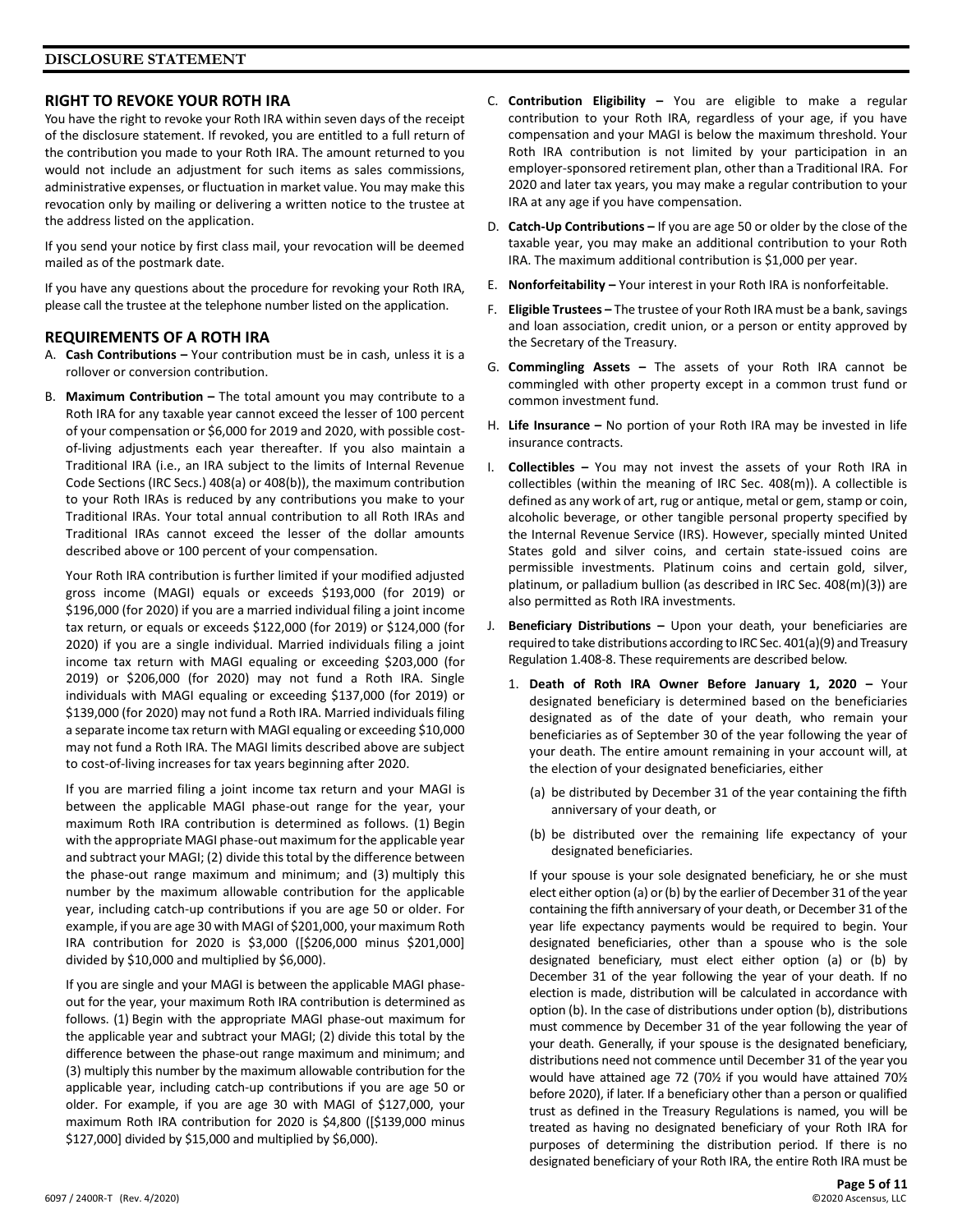distributed by December 31 of the year containing the fifth anniversary of your death.

2. **Death of Roth IRA Owner On or After January 1, 2020 –** The entire amount remaining in your account will generally be distributed by December 31 of the year containing the tenth anniversary of your death unless you have an eligible designated beneficiary or you have no designated beneficiary for purposes of determining a distribution period.

If your beneficiary is an eligible designated beneficiary, the entire amount remaining in your account may be distributed (in accordance with the Treasury Regulations) over the remaining life expectancy of your eligible designated beneficiary (or over a period not extending beyond the life expectancy of such beneficiary).

An eligible designated beneficiary is any designated beneficiary who is

- your surviving spouse,
- your child who has not reached the age of majority,
- disabled (A physician must determine that your impairment can be expected to result in death or to be of long, continued, and indefinite duration.),
- an individual who is not more than 10 years younger than you, or
- chronically ill (A chronically ill individual is someone who (1) is unable to perform (without substantial assistance from another individual) at least two activities of daily living for an indefinite period due to a loss of functional capacity, (2) has a level of disability similar to the level of disability described above requiring assistance with daily living based on loss of functional capacity, or (3) requires substantial supervision to protect the individual from threats to health and safety due to severe cognitive impairment.)

Note that certain trust beneficiaries (e.g., certain trusts for disabled and chronically ill individuals) may take distribution of the entire amount remaining in your account over the remaining life expectancy of the trust beneficiary.

Generally, life expectancy distributions to an eligible designated beneficiary must commence by December 31 of the year following the year of your death. However, if your spouse is the eligible designated beneficiary, distributions need not commence until December 31 of the year you would have attained age 72, if later. If your eligible designated beneficiary is your minor child, life expectancy payments must begin by December 31 of the year following the year of your death and continue until the child reaches the age of majority. Once the age of majority is reached, the beneficiary will have 10 years to deplete the account.

If a beneficiary other than a person (e.g., your estate, a charity, or a certain type of trust) is named, you will be treated as having no designated beneficiary of your Roth IRA for purposes of determining the distribution period. If there is no designated beneficiary of your Roth IRA, the entire Roth IRA must be distributed by December 31 of the year containing the fifth anniversary of your death.

A spouse who is the sole designated beneficiary of your entire Roth IRA will be deemed to elect to treat your Roth IRA as his or her own by either (1) making contributions to your Roth IRA or (2) failing to timely remove a required minimum distribution from your Roth IRA. Regardless of whether or not the spouse is the sole designated beneficiary of your Roth IRA, a spouse beneficiary may roll over his or her share of the assets to his or her own Roth IRA.

If we so choose, for any reason (e.g., due to limitations of our charter or bylaws), we may require that a beneficiary of a deceased Roth IRA owner take total distribution of all Roth IRA assets by December 31 of the year following the year of death.

If your beneficiary fails to remove a required minimum distribution after your death, an additional penalty tax of 50 percent is imposed on the amount of the required minimum distribution that should have been taken but was not. Your beneficiary must file IRS Form 5329 along with his or her income tax return to report and remit any additional taxes to the IRS.

K. **Waiver of 2020 RMD –** In spite of the general rules described above, no beneficiary life expectancy payments are required for calendar year 2020. In addition, if the five-year rule applies to a Roth IRA with respect to any decedent, the five-year period is determined without regard to calendar year 2020. For example, if a Roth IRA owner died in 2017, the beneficiary's five-year period ends in 2023 instead of 2022.

#### **INCOME TAX CONSEQUENCES OF ESTABLISHING A ROTH IRA**

- A. **Contributions Not Deducted –** No deduction is allowed for Roth IRA contributions, including transfers, rollovers, and conversion contributions.
- B. **Contribution Deadline –** The deadline for making a Roth IRA contribution is your tax return due date (not including extensions). You may designate a contribution as a contribution for the preceding taxable year in a manner acceptable to us. For example, if you are a calendar-year taxpayer and you make your Roth IRA contribution on or before your tax filing deadline, your contribution is considered to have been made for the previous tax year if you designate it as such.

If you are a member of the Armed Forces serving in a combat zone, hazardous duty area, or contingency operation, you may have an extended contribution deadline of 180 days after the last day served in the area. In addition, your contribution deadline for a particular tax year is also extended by the number of days that remained to file that year's tax return as of the date you entered the combat zone. This additional extension to make your Roth IRA contribution cannot exceed the number of days between January 1 and your tax filing deadline, not including extensions.

- C. **Tax Credit for Contributions –** You may be eligible to receive a tax credit for your Roth IRA contributions. This credit may not exceed \$1,000 in a given year. You may be eligible for this tax credit if you are
	- age 18 or older as of the close of the taxable year,
	- not a dependent of another taxpayer, and
	- not a full-time student.

The credit is based upon your income (see chart below), and will range from 0 to 50 percent of eligible contributions. In order to determine the amount of your contributions, add all of the contributions made to your Roth IRA and reduce these contributions by any distributions that you have taken during the testing period. The testing period begins two years prior to the year for which the credit is sought and ends on the tax return due date (including extensions) for the year for which the credit is sought. In order to determine your tax credit, multiply the applicable percentage from the chart below by the amount of your contributions that do not exceed \$2,000.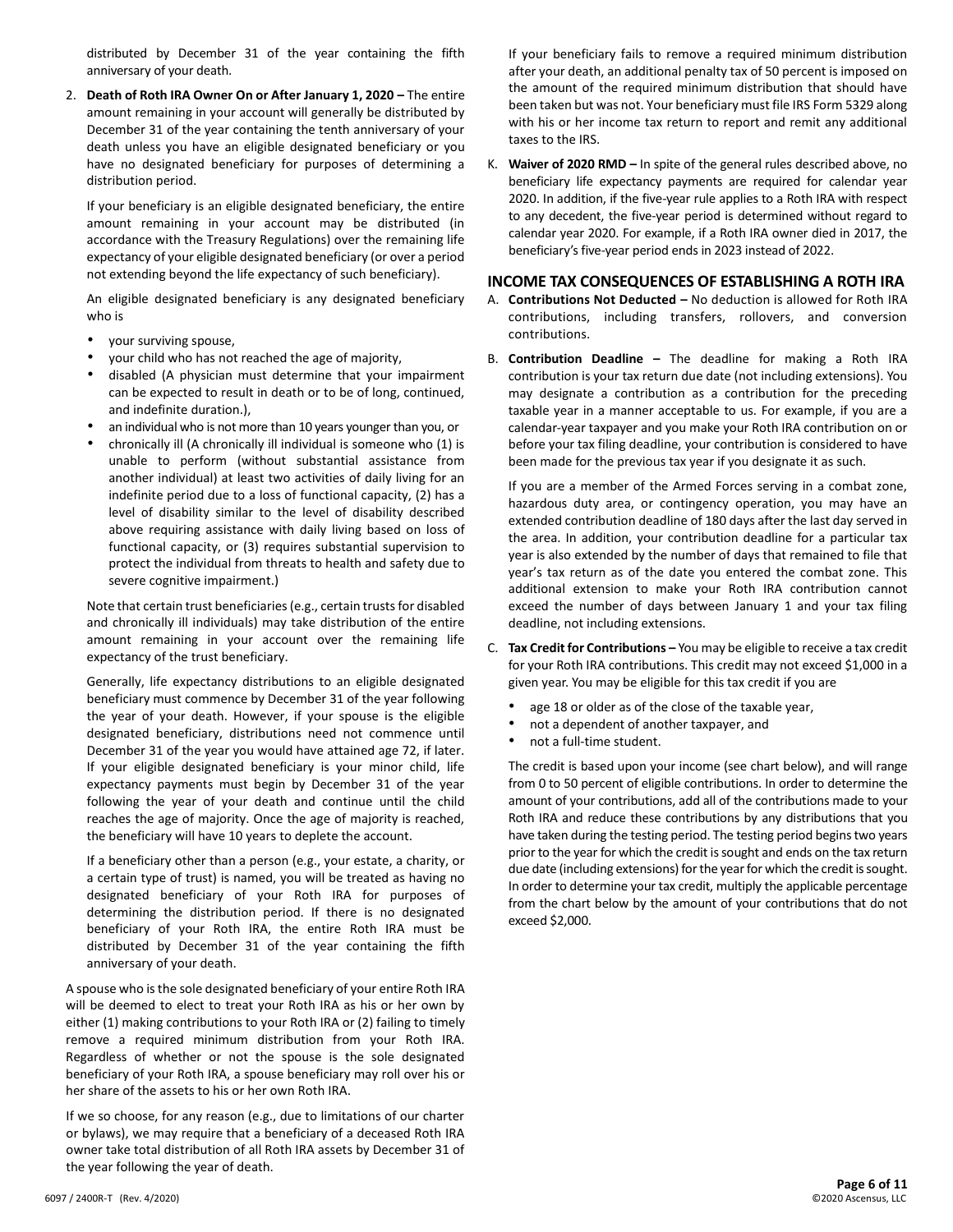| 2019 Adjusted Gross Income* | <b>Applicable</b>      |                    |            |
|-----------------------------|------------------------|--------------------|------------|
| Joint<br>Return             | Head of a<br>Household | All Other<br>Cases | Percentage |
| $$1 - 38,500$               | $$1 - 28,875$          | $$1 - 19,250$      | 50         |
| \$38,501-41,500             | \$28,876-31,125        | \$19,251-20,750    | 20         |
| \$41,501-64,000             | \$31,126-48,000        | \$20,751-32,000    | 10         |
| Over \$64,000               | Over \$48,000          | Over \$32,000      | n          |

| 2020 Adjusted Gross Income* | <b>Applicable</b>      |                    |            |
|-----------------------------|------------------------|--------------------|------------|
| Joint<br>Return             | Head of a<br>Household | All Other<br>Cases | Percentage |
| $$1 - 39,000$               | $$1 - 29,250$          | $$1 - 19,500$      | 50         |
| \$39,001-42,500             | \$29,251-31,875        | \$19,501-21,250    | 20         |
| \$42,501-65,000             | \$31,876-48,750        | \$21,251-32,500    | 10         |
| Over \$65,000               | Over \$48,750          | Over \$32,500      |            |

\*Adjusted gross income (AGI) includes foreign earned income and income from Guam, America Samoa, North Mariana Islands, and Puerto Rico. AGI limits are subject to cost-of-living adjustments each year.

- D. **Excess Contributions –** An excess contribution is any amount that is contributed to your Roth IRA that exceeds the amount that you are eligible to contribute. If the excess is not corrected timely, an additional penalty tax of six percent will be imposed upon the excess amount. The procedure for correcting an excess is determined by the timeliness of the correction as identified below.
	- 1. **Removal Before Your Tax Filing Deadline.** An excess contribution may be corrected by withdrawing the excess amount, along with the earnings attributable to the excess, before your tax filing deadline, including extensions, for the year for which the excess contribution was made. An excess withdrawn under this method is not taxable to you, but you must include the earnings attributable to the excess in your taxable income in the year in which the contribution was made. The six percent excess contribution penalty tax will be avoided.
	- 2. **Removal After Your Tax Filing Deadline.** If you are correcting an excess contribution after your tax filing deadline, including extensions, remove only the amount of the excess contribution. The six percent excess contribution penalty tax will be imposed on the excess contribution for each year it remains in the Roth IRA. An excess withdrawal under this method is not taxable to you.
	- 3. **Carry Forward to a Subsequent Year.** If you do not withdraw the excess contribution, you may carry forward the contribution for a subsequent tax year. To do so, you under-contribute for that tax year and carry the excess contribution amount forward to that year on your tax return. The six percent excess contribution penalty tax will be imposed on the excess amount for each year that it remains as an excess contribution at the end of the year.

You must file IRS Form 5329 along with your income tax return to report and remit any additional taxes to the IRS.

- E. **Tax-Deferred Earnings –** The investment earnings of your Roth IRA are not subject to federal income tax as they accumulate in your Roth IRA. In addition, distributions of your Roth IRA earnings will be free from federal income tax if you take a qualified distribution, as described below.
- F. **Taxation of Distributions –** The taxation of Roth IRA distributions depends on whether the distribution is a qualified distribution or a nonqualified distribution.
- 1. **Qualified Distributions.** Qualified distributions from your Roth IRA (both the contributions and earnings) are not included in your income. A qualified distribution is a distribution that is made after the expiration of the five-year period beginning January 1 of the first year for which you made a contribution to any Roth IRA (including a conversion from a Traditional IRA), and is made on account of one of the following events.
	- Attainment of age 59½
	- **Disability**
	- First-time homebuyer purchase
	- Death

For example, if you made a contribution to your Roth IRA for 2015, the five-year period for determining whether a distribution is a qualified distribution is satisfied as of January 1, 2020.

- 2. **Nonqualified Distributions.** If you do not meet the requirements for a qualified distribution, any earnings you withdraw from your Roth IRA will be included in your gross income and, if you are under age 59½, may be subject to an early distribution penalty tax. However, when you take a distribution, the amounts you contributed annually to any Roth IRA and any military death gratuity or Servicemembers' Group Life Insurance (SGLI) payments that you rolled over to a Roth IRA, will be deemed to be removed first, followed by conversion and employer-sponsored retirement plan rollover contributions made to any Roth IRA on a first-in, firstout basis. Therefore, your nonqualified distributions will not be taxable to you until your withdrawals exceed the amount of your annual contributions, rollovers of your military death gratuity or SGLI payments, and your conversions and employer-sponsored retirement plan rollovers.
- G. **Income Tax Withholding –** Any nonqualified withdrawal of earningsfrom your Roth IRA may be subject to federal income tax withholding. You may, however, elect not to have withholding apply to your Roth IRA withdrawal. If withholding is applied to your withdrawal, not less than 10 percent of the amount withdrawn must be withheld.
- H. **Early Distribution Penalty Tax –** If you are under age 59½ and receive a nonqualified Roth IRA distribution, an additional early distribution penalty tax of 10 percent generally will apply to the amount includible in income in the year of the distribution. If you are under age 59½ and receive a distribution of conversion amounts or employer-sponsored retirement plan rollover amounts within the five-year period beginning with the year in which the conversion or employer-sponsored retirement plan rollover occurred, an additional early distribution penalty tax of 10 percent generally will apply to the amount of the distribution. The additional early distribution penalty tax of 10 percent generally will not apply if one of the following exceptions apply. **1) Death.** After your death, payments made to your beneficiary are not subject to the 10 percent early distribution penalty tax. **2) Disability.** If you are disabled at the time of distribution, you are not subject to the additional 10 percent early distribution penalty tax. In order to be disabled, a physician must determine that your impairment can be expected to result in death or to be of long, continued, and indefinite duration. **3) Substantially equal**  periodic payments. You are not subject to the additional 10 percent early distribution penalty tax if you are taking a series of substantially equal periodic payments (at least annual payments) over your life expectancy or the joint life expectancy of you and your beneficiary. You must continue these payments for the longer of five years or until you reach age 59½. **4) Unreimbursed medical expenses.** If you take payments to pay for unreimbursed medical expenses that exceed a specified percentage of your adjusted gross income, you will not be subject to the 10 percent early distribution penalty tax. For further detailed information and effective dates you may obtain IRS Publication 590-B, *Distributions from Individual Retirement Arrangements (IRAs),* from the IRS. The medical expenses may be for you, your spouse, or any dependent listed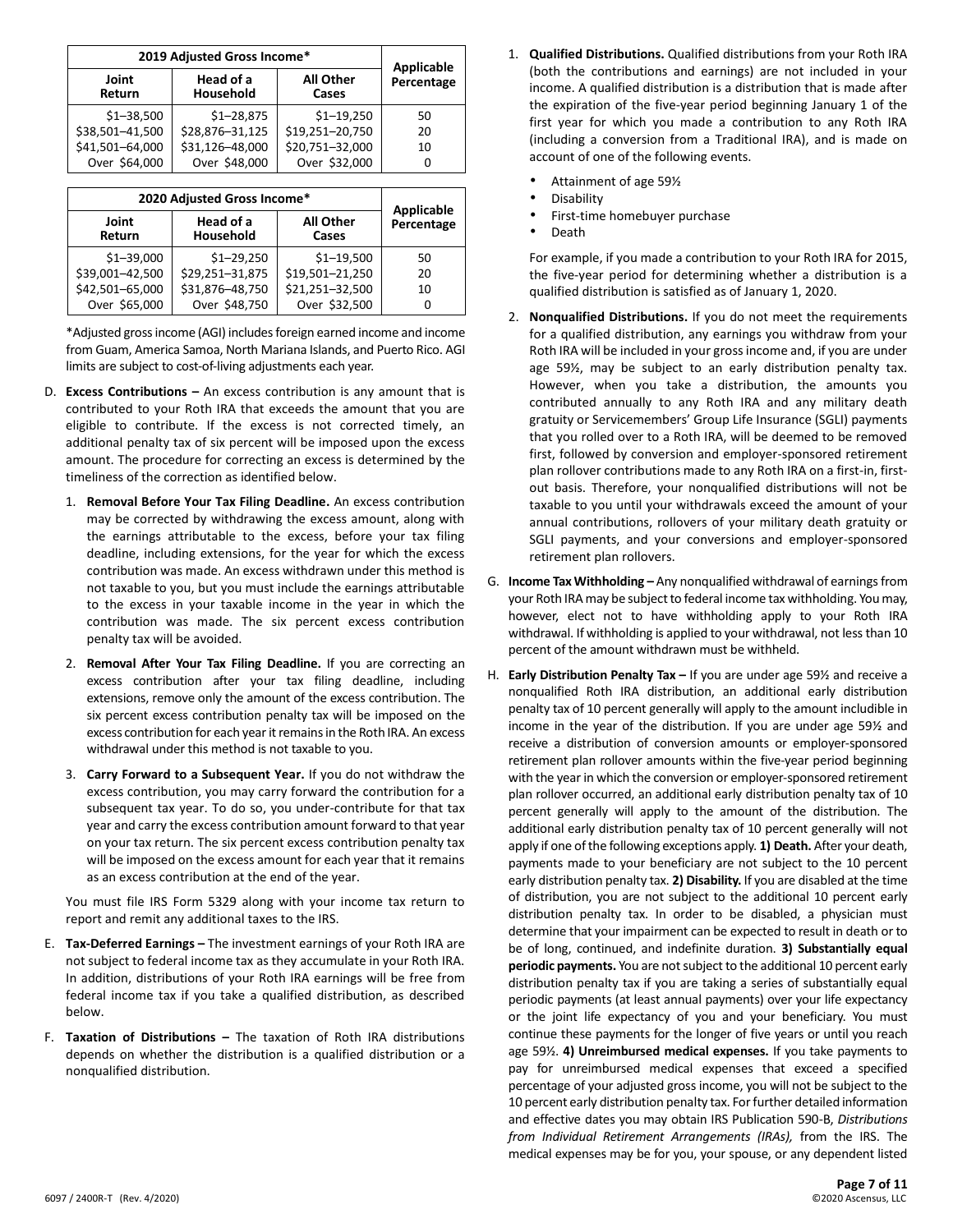on your tax return. **5) Health insurance premiums.** If you are unemployed and have received unemployment compensation for 12 consecutive weeks under a federal or state program, you may take payments from your Roth IRA to pay for health insurance premiums without incurring the 10 percent early distribution penalty tax. **6) Higher education expenses.** Payments taken for certain qualified higher education expenses for you, your spouse, or the children or grandchildren of you or your spouse, will not be subject to the 10 percent early distribution penalty tax. **7) First-time homebuyer.** You may take payments from your Roth IRA to use toward qualified acquisition costs of buying or building a principal residence. The amount you may take for this reason may not exceed a lifetime maximum of \$10,000. The payment must be used for qualified acquisition costs within 120 days of receiving the distribution. **8) IRS levy.** Payments from your Roth IRA made to the U.S. government in response to a federal tax levy are not subject to the 10 percent early distribution penalty tax. **9) Qualified reservist distributions.** If you are a qualified reservist member called to active duty for more than 179 days or an indefinite period, the payments you take from your Roth IRA during the active duty period are not subject to the 10 percent early distribution penalty tax. **10) Qualified birth or adoption.** Payments from your Roth IRA for the birth of your child or the adoption of an eligible adoptee will not be subject to the 10 percent early distribution penalty tax if the distribution is taken during the one-year period beginning on the date of birth of your child or the date on which your legal adoption of an eligible adoptee is finalized. An eligible adoptee means any individual (other than your spouse's child) who has not attained age 18 or is physically or mentally incapable of self-support. The aggregate amount you may take for this reason may not exceed \$5,000 for each birth or adoption.

You must file IRS Form 5329 along with your income tax return to the IRS to report and remit any additional taxes or to claim a penalty tax exception.

- I. **Required Minimum Distributions –** You are not required to take distributions from your Roth IRA during your lifetime (as required for Traditional and savings incentive match plan for employees of small employers (SIMPLE) IRAs). However, your beneficiaries generally are required to take distributions from your Roth IRA after your death. See the section titled *Beneficiary Payouts* in this disclosure statement regarding beneficiaries' required minimum distributions.
- J. **Rollovers and Conversions –** Your Roth IRA may be rolled over to another Roth IRA of yours, may receive rollover contributions, or may receive conversion contributions, provided that all of the applicable rollover or conversion rules are followed. Rollover is a term used to describe a movement of cash or other property to your Roth IRA from another Roth IRA, or from your employer's qualified retirement plan, 403(a) annuity, 403(b) tax-sheltered annuity, 457(b) eligible governmental deferred compensation plan, or federal Thrift Savings Plan. Conversion is a term used to describe the movement of Traditional IRA or SIMPLE IRA assets to a Roth IRA. A conversion generally is a taxable event. The general rollover and conversion rules are summarized below. These transactions are often complex. If you have any questions regarding a rollover or conversion, please see a competent tax advisor.
	- 1. **Roth IRA-to-Roth IRA Rollovers.** Assets distributed from your Roth IRA may be rolled over to the same Roth IRA or another Roth IRA of yours if the requirements of IRC Sec. 408(d)(3) are met. A proper Roth IRA-to-Roth IRA rollover is completed if all or part of the distribution is rolled over not later than 60 days after the distribution is received. In the case of a distribution for a first-time homebuyer where there was a delay or cancellation of the purchase, the 60-day rollover period may be extended to 120 days. Roth IRA assets may not be rolled over to other types of IRAs (e.g., Traditional IRA, SIMPLE IRA), or employer-sponsored retirement plans.

You are permitted to roll over only one distribution from an IRA (Traditional, Roth, or SIMPLE) in a 12-month period, regardless of the number of IRAs you own. A distribution may be rolled over to the same IRA or to another IRA that is eligible to receive the rollover. For more information on rollover limitations, you may wish to obtain IRS Publication 590-B, *Distributions from Individual Retirement Arrangements (IRAs)*, from the IRS or refer to the IRS website at www.irs.gov.

- 2. **Traditional IRA-to-Roth IRA Conversions.** If you convert to a Roth IRA, the amount of the conversion from your Traditional IRA to your Roth IRA will be treated as a distribution for income tax purposes, and is includible in your gross income (except for any nondeductible contributions). Although the conversion amount generally is included in income, the 10 percent early distribution penalty tax will not apply to conversions from a Traditional IRA to a Roth IRA, regardless of whether you qualify for any exceptions to the 10 percent early distribution penalty tax. If you are required to take a required minimum distribution for the year, you must remove your required minimum distribution before converting your Traditional IRA.
- 3. **SIMPLE IRA-to-Roth IRA Conversions.** You are eligible to convert all or any portion of your existing SIMPLE IRA into your Roth IRA, provided two years have passed since you first participated in a SIMPLE IRA plan sponsored by your employer. The amount of the conversion from your SIMPLE IRA to your Roth IRA will be treated as a distribution for income tax purposes and is includible in your gross income. Although the conversion amount generally is included in income, the 10 percent early distribution penalty tax will not apply to conversions from a SIMPLE IRA to a Roth IRA, regardless of whether you qualify for any exceptions to the 10 percent early distribution penalty tax. If you are required to take a required minimum distribution for the year, you must remove your required minimum distribution before converting your SIMPLE IRA.
- 4. **Rollovers of Roth Elective Deferrals.** Roth elective deferrals distributed from a 401(k) cash or deferred arrangement, 403(b) tax-sheltered annuity, 457(b) eligible governmental deferred compensation plan, or federal Thrift Savings Plan, may be rolled into your Roth IRA.
- 5. **Employer-Sponsored Retirement Plan-to-Roth IRA Rollovers.** You may roll over, directly or indirectly, any eligible rollover distribution from an eligible employer-sponsored retirement plan to your Roth IRA. An eligible rollover distribution is defined generally as any distribution from a qualified retirement plan, 403(a) annuity, 403(b) tax-sheltered annuity, 457(b) eligible governmental deferred compensation plan, or federal Thrift Savings Plan unless it is a required minimum distribution, hardship distribution, part of a certain series of substantially equal periodic payments, corrective distributions of excess contributions, excess deferrals, excess annual additions and any income allocable to the excess, deemed loan distribution, dividends on employer securities, or the cost of life insurance coverage.

If you are conducting an indirect rollover, your eligible rollover distribution generally must be rolled over to your Roth IRA not later than 60 days after you receive the distribution. In the case of a plan loan offset due to plan termination or severance from employment, the deadline for completing the rollover is your tax return due date (including extensions) for the year in which the offset occurs.

If you are a spouse or nonspouse beneficiary of a deceased employer-sponsored retirement plan participant, or the trustee of an eligible type of trust named as beneficiary of such participant, you may directly roll over inherited assets from a qualified retirement plan, 403(a) annuity, 403(b) tax-sheltered annuity, or 457(b) eligible governmental deferred compensation plan to an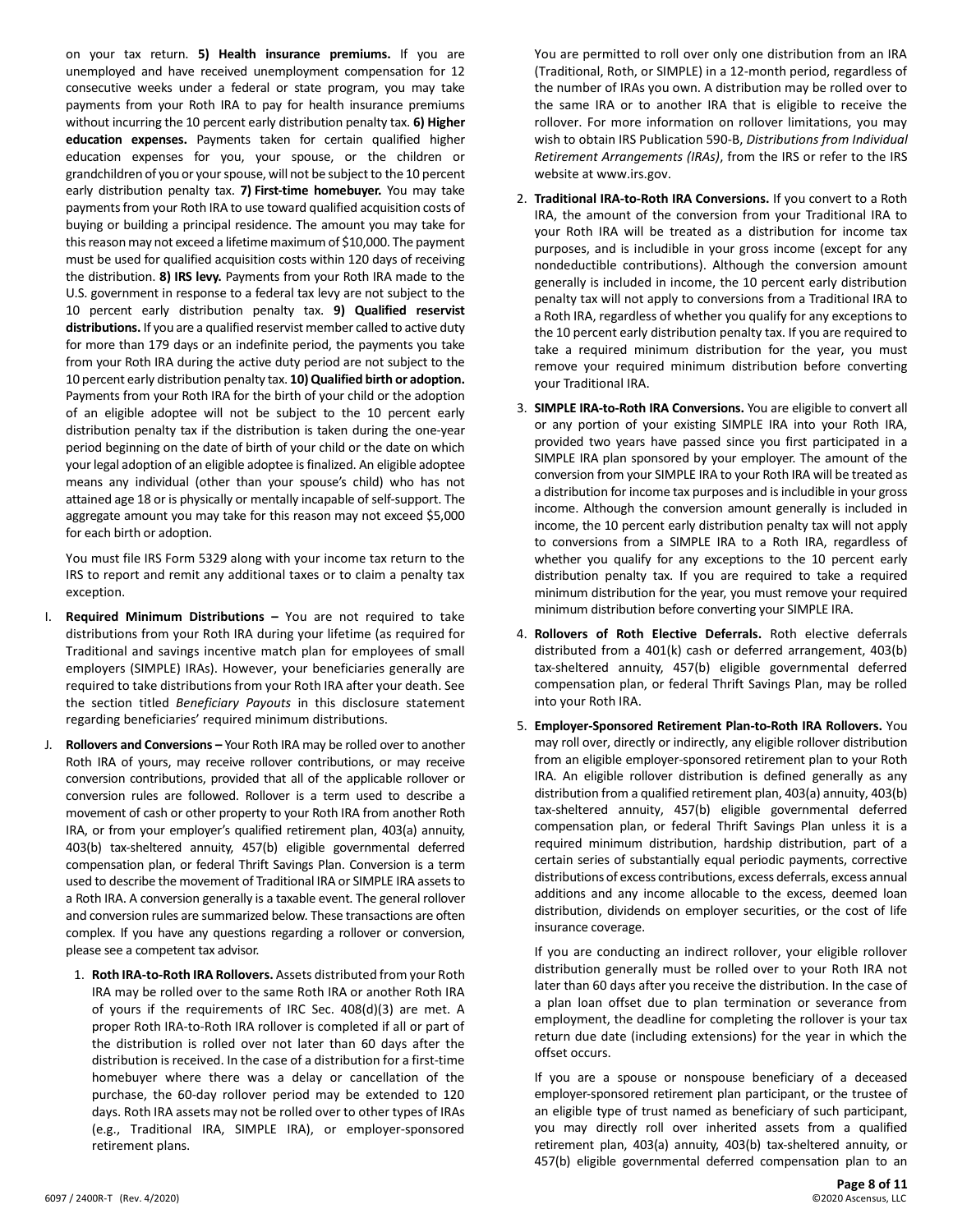inherited Roth IRA, as permitted by the IRS. The Roth IRA must be maintained as an inherited Roth IRA, subject to the beneficiary distribution requirements.

Although the rollover amount generally is included in income, the 10 percent early distribution penalty tax will not apply to rollovers from eligible employer-sponsored retirement plans to a Roth IRA or inherited Roth IRA, regardless of whether you qualify for any exceptions to the 10 percent early distribution penalty tax.

- 6. **Beneficiary Rollovers From 401(k), 403(b), or 457(b) Eligible Governmental Plans Containing Roth Elective Deferrals.** If you are a spouse beneficiary, nonspouse beneficiary, or the trustee of an eligible type of trust named as beneficiary of a deceased 401(k), 403(b), or 457(b) eligible governmental deferred compensation plan participant who had made Roth elective deferrals to the plan, you may directly roll over the Roth elective deferrals and their earnings to an inherited Roth IRA, as permitted by the IRS. The Roth IRA must be maintained as an inherited Roth IRA, subject to the beneficiary distribution requirements.
- 7. **Rollovers of Military Death Benefits.** If you receive or have received a military death gratuity or a payment from the SGLI program, you may be able to roll over the proceeds to your Roth IRA. The rollover contribution amount is limited to the sum of the death benefits or SGLI payment received, less any such amount that was rolled over to a Coverdell education savings account. Proceeds must be rolled over within one year of receipt of the gratuity or SGLI payment for deaths occurring on or after June 17, 2008. Any amount that is rolled over under this provision is considered nontaxable basis in your Roth IRA.
- 8. **Qualified HSA Funding Distribution.** If you are eligible to contribute to a health savings account (HSA), you may be eligible to take a one-time tax-free qualified HSA funding distribution from your Roth IRA and directly deposit it to your HSA. The amount of the qualified HSA funding distribution may not exceed the maximum HSA contribution limit in effect for the type of high deductible health plan coverage (i.e., single or family coverage) that you have at the time of the deposit, and counts toward your HSA contribution limit for that year. For further detailed information, you may wish to obtain IRS Publication 969, *Health Savings Accounts and Other Tax-Favored Health Plans*.
- 9. **Rollovers of Settlement Payments From Bankrupt Airlines.** If you are a qualified airline employee who has received a qualified airline settlement payment from a commercial airline carrier under the approval of an order of a federal bankruptcy court in a case filed after September 11, 2001, and before January 1, 2007, you are allowed to roll over any portion of the proceeds into your Roth IRA within 180 days after receipt of such amount, or by a later date if extended by federal law. For further detailed information and effective dates you may obtain IRS Publication 590-A, *Contributions to Individual Retirement Arrangements (IRAs)*, from the IRS or refer to the IRS website at www.irs.gov.
- 10. **Rollovers of Exxon Valdez Settlement Payments.** If you receive a qualified settlement payment from Exxon Valdez litigation, you may roll over the amount of the settlement, up to \$100,000, reduced by the amount of any qualified Exxon Valdez settlement income previously contributed to a Traditional or Roth IRA or eligible retirement plan in prior taxable years. You will have until your tax return due date (not including extensions) for the year in which the qualified settlement income is received to make the rollover contribution. To obtain more information on this type of rollover, you may wish to visit the IRS website at www.irs.gov.
- 11. **Rollover of IRS Levy.** If you receive a refund of eligible retirement plan assets that had been wrongfully levied, you may roll over the amount returned up until your tax return due date (not including extensions) for the year in which the money was returned.
- 12. **Repayment of Qualified Birth or Adoption Distribution.** If you have taken a qualified birth or adoption distribution, you may generally repay all or a portion of the aggregate amount of such distribution to a Roth IRA, as permitted by the IRS. For further information, you may wish to obtain IRS Publication 590-A, *Contributions to Individual Retirement Arrangements (IRAs)*, by visiting www.irs.gov on the Internet.
- 13. **Written Election.** At the time you make a rollover or conversion to a Roth IRA, you must designate in writing to the trustee your election to treat that contribution as a rollover or conversion. Once made, the election is irrevocable.
- K. **Transfer Due to Divorce –** If all or any part of your Roth IRA is awarded to your spouse or former spouse in a divorce or legal separation proceeding, the amount so awarded will be treated as the spouse's Roth IRA (and may be transferred pursuant to a court-approved divorce decree or written legal separation agreement to another Roth IRA of your spouse), and will not be considered a taxable distribution to you. A transfer is a tax-free direct movement of cash and/or property from one Roth IRA to another.
- L. **Recharacterizations –** If you make a contribution to a Traditional IRA and later recharacterize either all or a portion of the original contribution to a Roth IRA along with net income attributable, you may elect to treat the original contribution as having been made to the Roth IRA. The same methodology applies when recharacterizing a contribution from a Roth IRA to a Traditional IRA. The deadline for completing a recharacterization is your tax filing deadline (including any extensions) for the year for which the original contribution was made. You may not recharacterize a Roth IRA conversion or an employer-sponsored retirement plan rollover.

#### **LIMITATIONS AND RESTRICTIONS**

A. **Spousal Roth IRA –** If you are married and have compensation, you may contribute to a Roth IRA established for the benefit of your spouse, regardless of whether or not your spouse has compensation. You must file a joint income tax return for the year for which the contribution is made.

The amount you may contribute to your Roth IRA and your spouse's Roth IRA is the lesser of 100 percent of your combined eligible compensation or \$12,000 for 2019 and 2020. This amount may be increased with cost-of-living adjustments each year. However, you may not contribute more than the individual contribution limit to each Roth IRA. Your contribution may be further limited if your MAGI falls within the minimum and maximum thresholds.

If your spouse is age 50 or older by the close of the taxable year, and is otherwise eligible, you may make an additional contribution to your spouse's Roth IRA. The maximum additional contribution is \$1,000 per year.

- B. **Gift Tax –** Transfers of your Roth IRA assets to a beneficiary made during your life and at your request may be subject to federal gift tax under IRC Sec. 2501.
- C. **Special Tax Treatment –** Capital gains treatment and 10-year income averaging authorized by IRC Sec. 402 do not apply to Roth IRA distributions.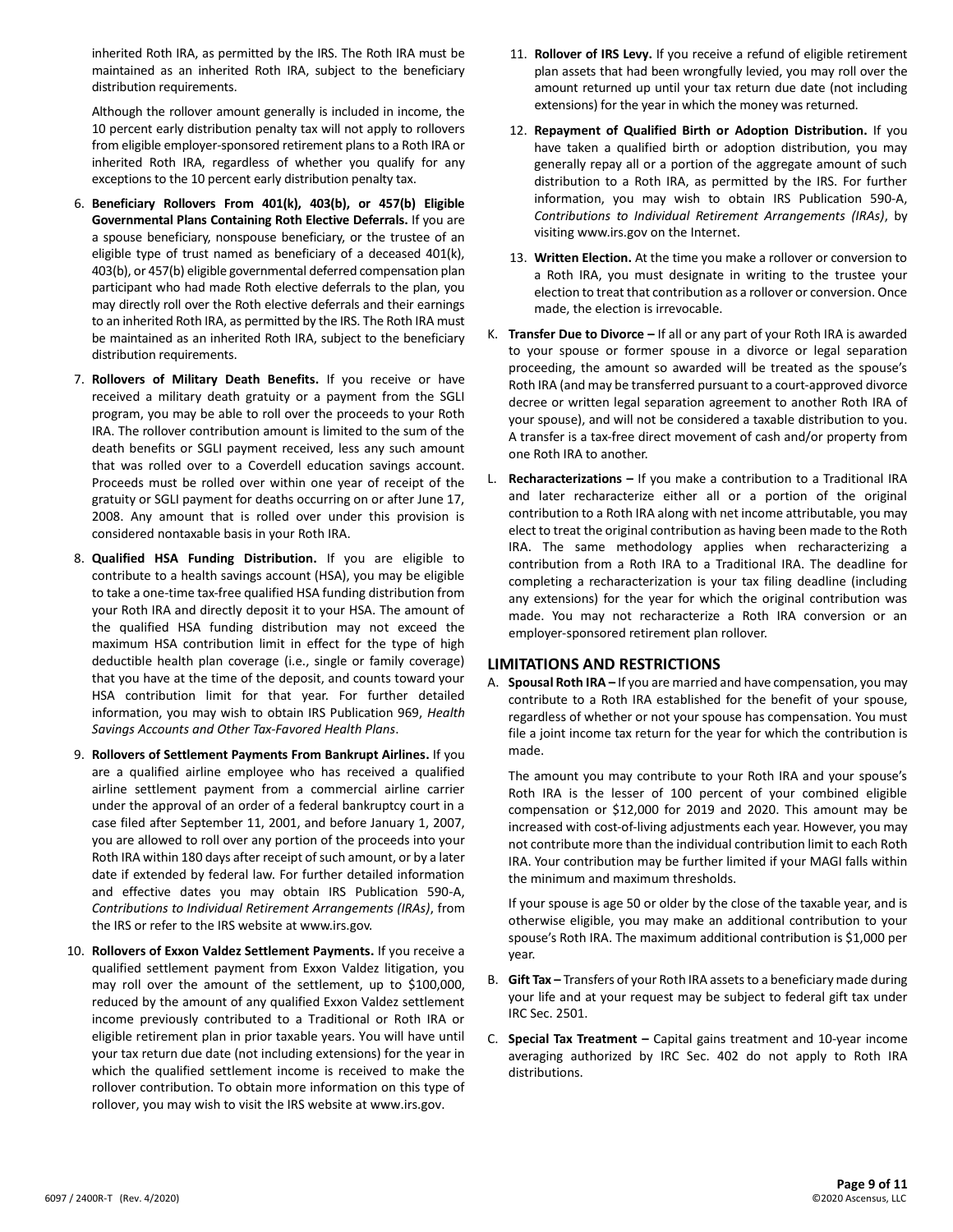- D. **Prohibited Transactions –** If you or your beneficiary engage in a prohibited transaction with your Roth IRA, as described in IRC Sec. 4975, your Roth IRA will lose its tax-deferred or tax-exempt status, and you generally must include the value of the earnings in your account in your gross income for that taxable year. The following transactions are examples of prohibited transactions with your Roth IRA. (1) Taking a loan from your Roth IRA (2) Buying property for personal use (present or future) with Roth IRA assets (3) Receiving certain bonuses or premiums because of your Roth IRA.
- E. **Pledging –** If you pledge any portion of your Roth IRA as collateral for a loan, the amount so pledged will be treated as a distribution and may be included in your gross income for that year.

## **OTHER**

- A. **IRS Plan Approval –** Articles I through VIII of the agreement used to establish this Roth IRA have been approved by the IRS. The IRS approval is a determination only as to form. It is not an endorsement of the plan in operation or of the investments offered.
- B. **Additional Information –** For further information on Roth IRAs, you may wish to obtain IRS Publication 590-A, *Contributions to Individual Retirement Arrangements (IRAs)*, or Publication 590-B, *Distributions from Individual Retirement Arrangements (IRAs)*, by calling 800-TAX-FORM, or by visiting www.irs.gov on the Internet.
- C. **Important Information About Procedures for Opening a New Account –** To help the government fight the funding of terrorism and money laundering activities, federal law requires all financial organizations to obtain, verify, and record information that identifies each person who opens an account. Therefore, when you open a Roth IRA, you are required to provide your name, residential address, date of birth, and identification number. We may require other information that will allow us to identify you.
- D. **Qualified Reservist Distributions –** If you are an eligible qualified reservist who has taken penalty-free qualified reservist distributions from your Roth IRA or retirement plan, you may recontribute those amounts to a Roth IRA generally within a two-year period from your date of return.
- E. **Qualified Charitable Distributions –** If you are age 70½ or older, you may be eligible to take tax-free Roth IRA distributions of up to \$100,000 per year and have these distributions paid directly to certain charitable organizations. Special tax rules may apply. For further detailed information and effective dates you may obtain IRS Publication 590-B, *Distributions from Individual Retirement Arrangements (IRAs)*, from the IRS or refer to the IRS website at www.irs.gov.
- F. **Disaster Related Relief –** If you qualify (for example, you sustained an economic loss due to, or are otherwise considered affected by, certain disasters designated by Congress), you may be eligible for favorable tax treatment on distributions, rollovers, and other transactions involving your Roth IRA. Qualified disaster relief may include penalty-tax free early distributions made during specified timeframes for each disaster, the ability to include distributions in your gross income ratably over multiple years, the ability to roll over distributions to an eligible retirement plan without regard to the 60-day rollover rule, and more. For additional information on specific disasters, including a complete listing of disaster areas, qualification requirements for relief, and allowable disaster-related Roth IRA transactions, you may wish to obtain IRS Publication 590-B, *Distributions from Individual Retirement Arrangements (IRAs)*, from the IRS or refer to the IRS website at www.irs.gov.

G. **Coronavirus-Related Distributions (CRDs) –** If you qualify, you may withdraw up to \$100,000 in aggregate from your IRAs and eligible retirement plans as a CRD, without paying the 10 percent early distribution penalty tax. You are a qualified individual if you (or your spouse or dependent) is diagnosed with the COVID-19 disease or the SARS-CoV-2 virus in an approved test; or if you have experienced adverse financial consequences as a result of being quarantined, being furloughed or laid off or having work hours reduced due to such virus or disease, being unable to work due to lack of child care due to such virus or disease, closing or reduced hours of a business owned or operated by you due to such virus or disease, or other factors as determined by the IRS. A CRD must be made on or after January 1, 2020, and before December 31, 2020.

CRDs will be taxed ratably over a three-year period, unless you elect otherwise, and may be repaid over three years beginning with the day following the day a CRD is made. Repayments may be made to an eligible retirement plan or IRA.

An eligible retirement plan is defined as a qualified retirement plan, 403(a) annuity, 403(b) tax-sheltered annuity, 457(b) eligible governmental deferred compensation plan, or an IRA.

#### H. **TRANSFER RESTRICTIONS**

- 1. You may make Transfers from or take withdrawals from the GDA during the Year until PRIAC activates the "Participant Level Protection" as described in the Contract. On and after the date that PRIAC notifies the Contractholder or its designated agent that the Participant Level Protection is activated, it is in effect for the remainder of the Year.
- 2. Participant Level Protection Limit: If the Participant Level Protection is activated, the sum of your withdrawals and Transfers from the GDA cannot exceed more than twenty percent (20%) of your January 1 Account balance in the GDA for that Year (the PLP Limit"). PRIAC does not consider certain Transfers and withdrawals as described in the Contract toward this sum.
- 3. Exclusions from the PLP Limit: The following transactions are excluded from the PLP Limit and may be made even if the Participant Level Protection has been activated:
	- (a) a Participant Distribution resulting from a Participant's death;
	- (b) a Participant Distribution due to a required minimum distribution after age 59 1/2;
	- (c) Provided Contractholder or its designated agent provides timely documentation satisfactory to PRIAC, Transfers between the GDA for the Contract and the GDA for contract number IN-15850 issued to the Trustees of the WEA Tax Sheltered Annuity Trust ("TSA Contract") when the Contract and the TSA Contract are Aggregated;
	- (d) Provided Contractholder or its designated agent provides timely documentation satisfactory to PRIAC, Transfers within the GDA of the Contract that do not result in negative Net Cashflow from the Guaranteed Deposit Account of the Contract or the TSA Contract respectively;
	- (e) Transfers that occur as the result of the Participant's enrollment into an asset allocation program;
	- (f) Transfers that occur as the result of the Participant's participation in an automatic rebalancing program.